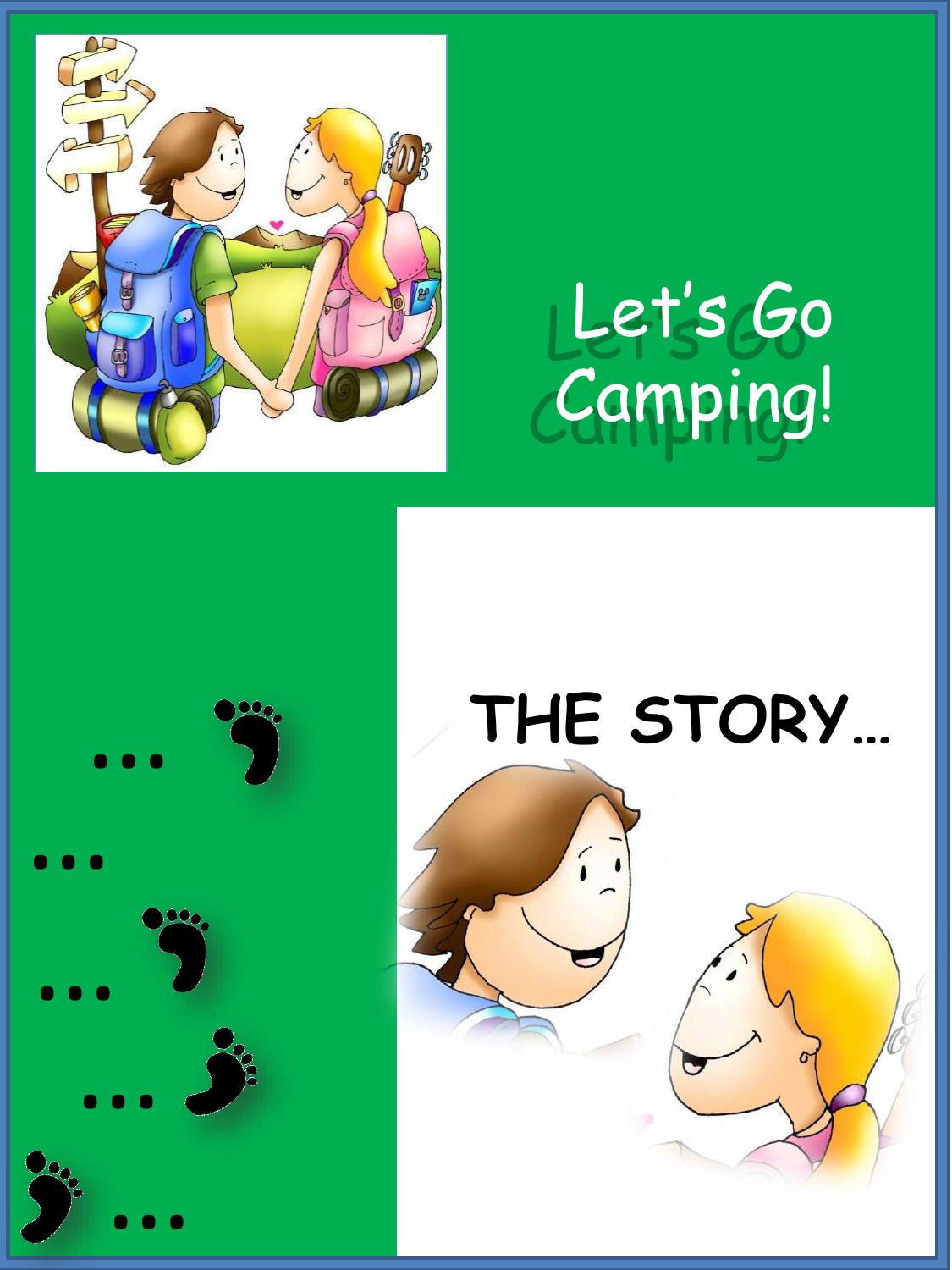**This is a proposed activity consisting in the elaboration of scenarios that can be implemented across all the units.**

**A series of characters are presented, along with a description of their personalities and personal circumstances.**

**The story of these characters begins in Unit 1, when they go on a group camping trip.**

**The teacher will help the youth to elaborate their own scenarios and situations that correspond to each Unit. In this way, they can create their own story using the characters provided, integrating whatever creative contributions they would like to make.**

**The stories will serve to work on certain important aspects of each Unit.** 



**An explanatory teacher's guide may be found below.**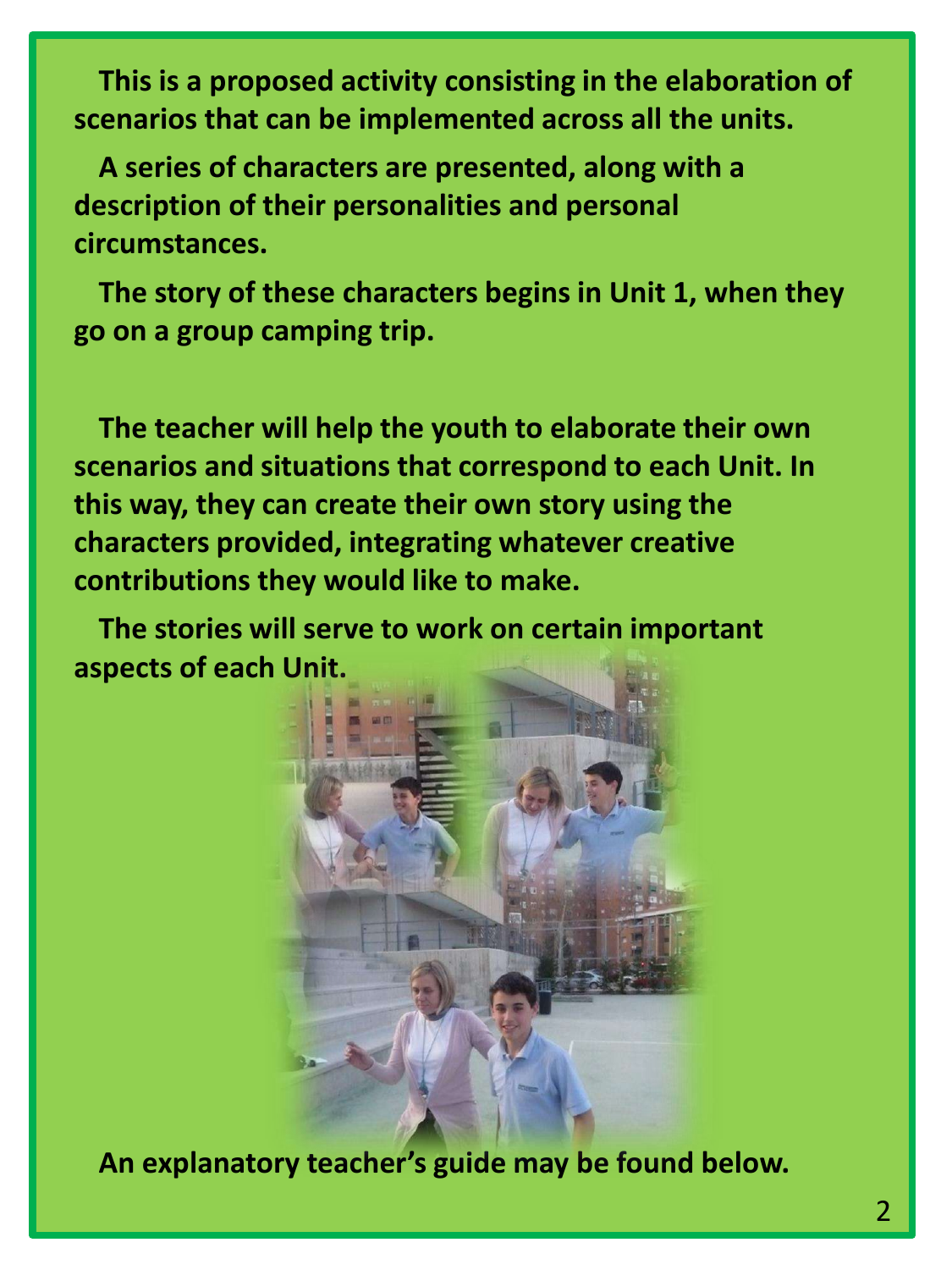#### **GUIDELINES FOR THE SCENARIOS**

- 1. The class should be divided into 5 or 6 groups. Each group should consist of between 4 and 6 people.
- 2. One student among them will be the group **moderator**, whose task will be:
	- Being responsible for the other group participants, keeping track of time and the working pace of the group.
	- Ensuring a balance in the levels of participation of each group member.
	- It is important for them to pose interesting questions that raise points of reflection and generate discussions.
	- It would be advisable for them to compile the most important conclusions reached by the group in summary format.
- 3. Another student will be the **secretary**, who will be in charge of:
	- Taking written notes about the opinions of the group members.
	- Providing a written summary of the conclusions specified by the moderator.
	- Managing the time allotted by the teacher for each scenario.
- 4. Directions:
	- Read the scenario out loud as many times as necessary for all the members of the group to understand it in depth.
	- Individual work based on the S.C.O.R.E. model (10 min.)
	- Share the S.C.O.R.E model with the other members of the group.
	- Obtain individual conclusions (it's not necessary to arrive at a consensus, but just to gather the individual opinions without mentioning the name of each student) in order to present them to the class.
	- After working in small groups, there will be a reflection with the entire class. In this case, the teacher will moderate, listening, encouraging and asking incisive questions so that the whole class, after working in small groups, will deepen their knowledge of the content of each Unit. The teacher will be necessary when it comes to incorporating the formation pertaining to the Unit, always respecting: the active and participatory methodology and the constructive current underlying this model of  $l$  learning.  $3$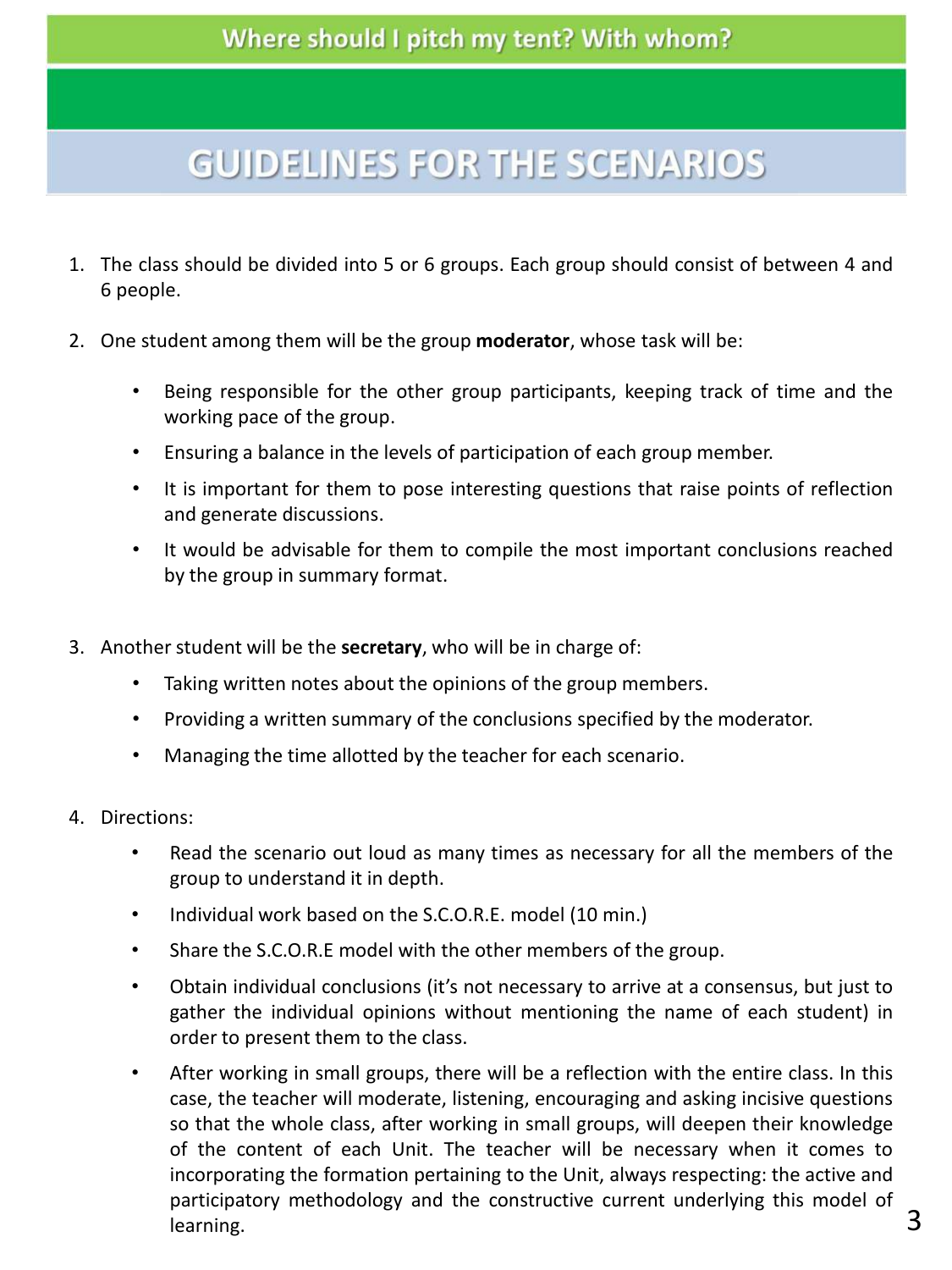#### **S.C.O.R.E MODEL**

We have adapted the model for problem resolution proposed for Neuro-Linguistic Programming (*Robert Dilts* y *Todd Epstein*).

We will use the **S.C.O.R.E** model (symptoms, causes, objectives, resources, effects) in order to come up with a conflict-resolution plan and search for solutions.

This model appears to be a very interesting and effective way to tackle the scenarios proposed in these Units.

**S**: This step consists in analyzing the *symptoms* or facts that happen in the scenario. Gather together all of the objective facts that appear in the text, without making any type of judgment or interpretation regarding their behavior or opinions. This type of objectivity provides the student with the ability to not contaminate their lives with judgments, but simply to try to pinpoint the facts that they will analyze at a later time.

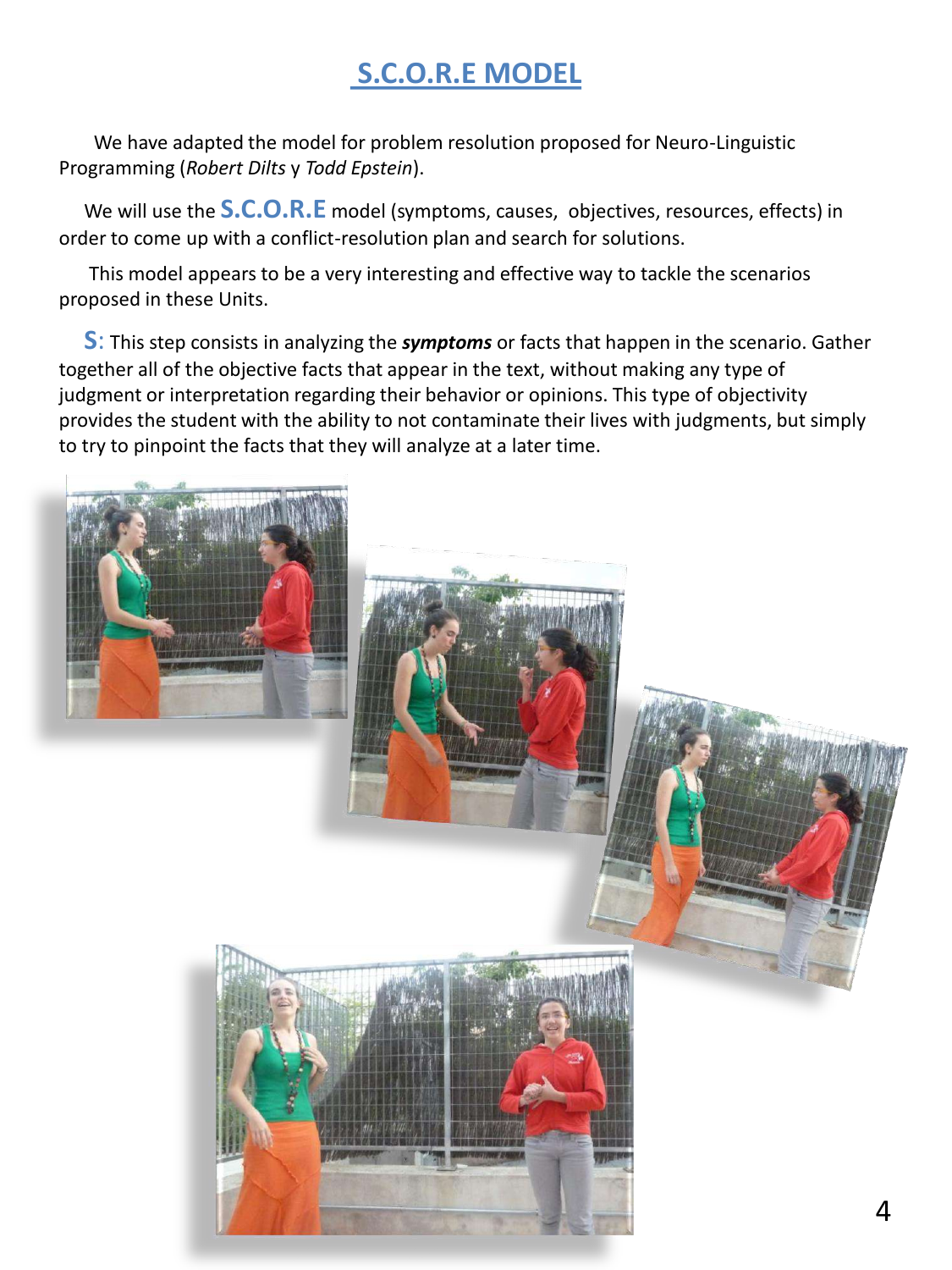When dealing with the whole class, the teacher must be very careful to make the students account for all of the situations, interpretations or judgments that appear in this section, asking the students to point out only those facts, situations, sentences and thoughts that appear in the text, rather than those which they imagine might exist.

Some questions that might be of help for this section are:

- What are the circumstances surrounding the case?
- What concrete facts appear in the case?
- Which characters are involved?
- What characteristics or qualities do the characters have that we can deduce from reading the text?
- What did they say? What do they think? How do they behave?

**C:** This second part corresponds to the *conflict* or problem and the *causes* that can be detected. It is important to correctly formulate what the problem(s) that needs to be resolved is and, if possible, extract its causes from the text as well.

**O:** The *objective*: the objectives or goals that are desired. In order to resolve any type of conflict, it is necessary to know what we want to attain. In all of these scenarios it is necessary to determine where they want to direct their efforts and strategies.

- What is necessary to attain?
- What do the characters in the case need to know, learn or discover?

**R:** The *resources* are the elements that we are going to have to incorporate or "awaken" in the youth, which will be responsible for eliminating the causes and symptoms in keeping with the desired responses directed toward the objective that has been laid out.

**E:** The *effects,* or final cause, are the long-term results that allow for the settling or permanence of the desired state. They are the reasons or ends for which we desire for a new state to exist.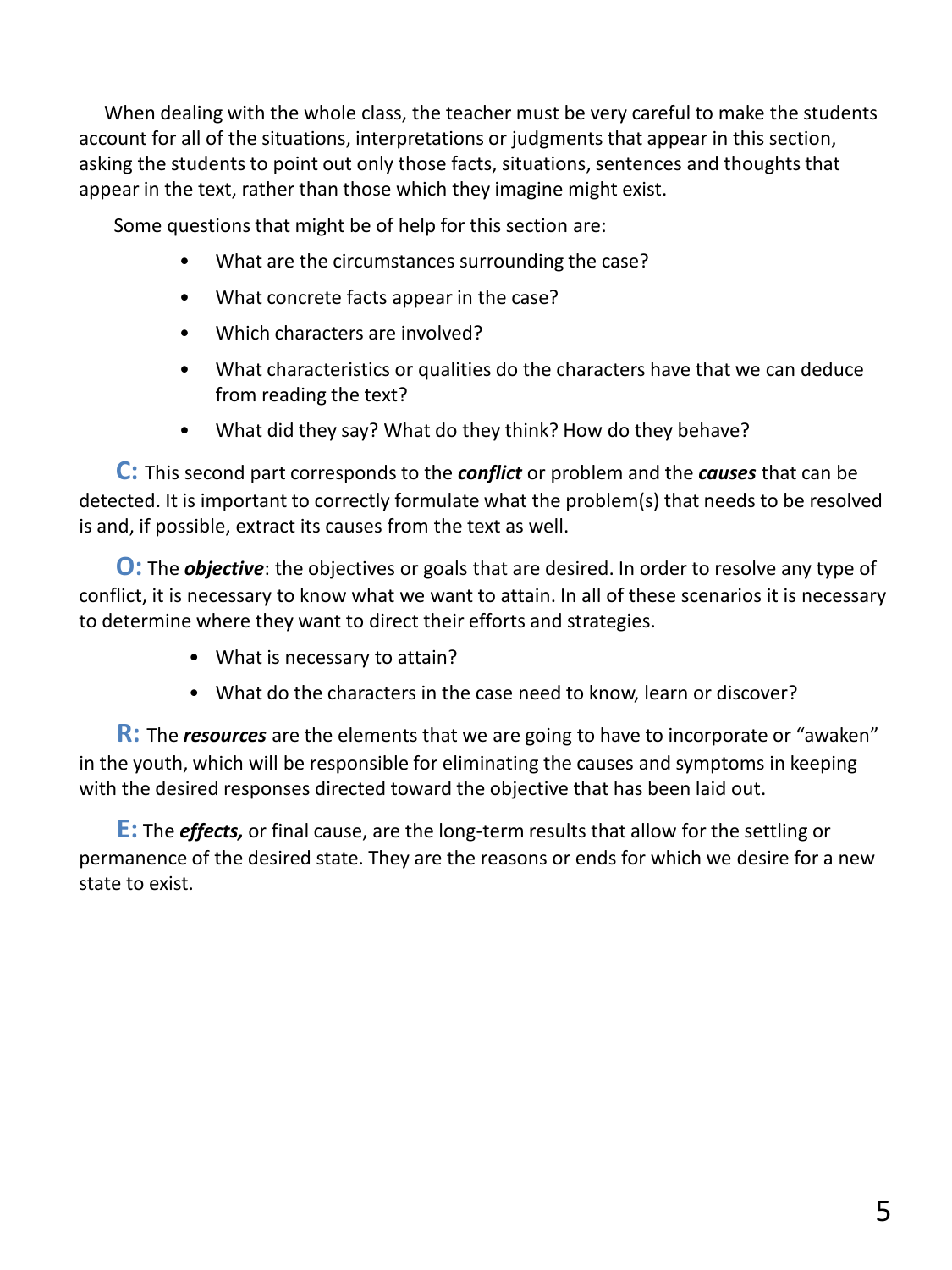#### PRESENTATION OF CHARACTERS



**Martha:** She is the eldest of six siblings. She is a responsible girl, who can sometimes be a bit of a perfectionist. She thinks that things should either be done well or not be done at all; it is very probable that she will re-do her work several times in order for it to be perfect according to her own criteria. Sometimes she focuses too much on mistakes and errors. She is constantly angry. She is neat, organized and methodical, and it is hard for her to delegate or ask for help. She tends to be very critical of herself and others.

She is realistic, very headstrong, and committed, and she has very well-defined ethical values. She always looks at problems in a global way.

**Max**: He is an only child. He lives in a house in the suburbs and has never wanted for anything. He is a leader; he knows how to motivate and inspire others. He is very good at teamwork. He is energetic, able, and hard-working. Sometimes he gets impatient and curt with people he considers to be incompetent or inferior. He tries to always project a role-model image of beauty and perfection, hiding his imperfections. He avoids talking about himself and his feelings. His competitive instinct can betray him and his desire to win or be the best at everything that he does, sometimes leading him to lack principles or scruples.





**Martina:** She is the youngest of two girls. Her parents separated two months ago. She is very sensitive, and needs to express her feelings. She is very empathetic, spiritual and contemplative. She is always asking questions. She is creative and has a very rich imagination.

Sometimes her mood changes very quickly and she loses track of a realistic point of view. She can become unhappy, pessimistic and negative. She concentrates on what she doesn't have, on what she's lacking, and on what others have and are. Sometimes she feels that when she's in this state she can't control her emotions and she is very sensitive to criticism.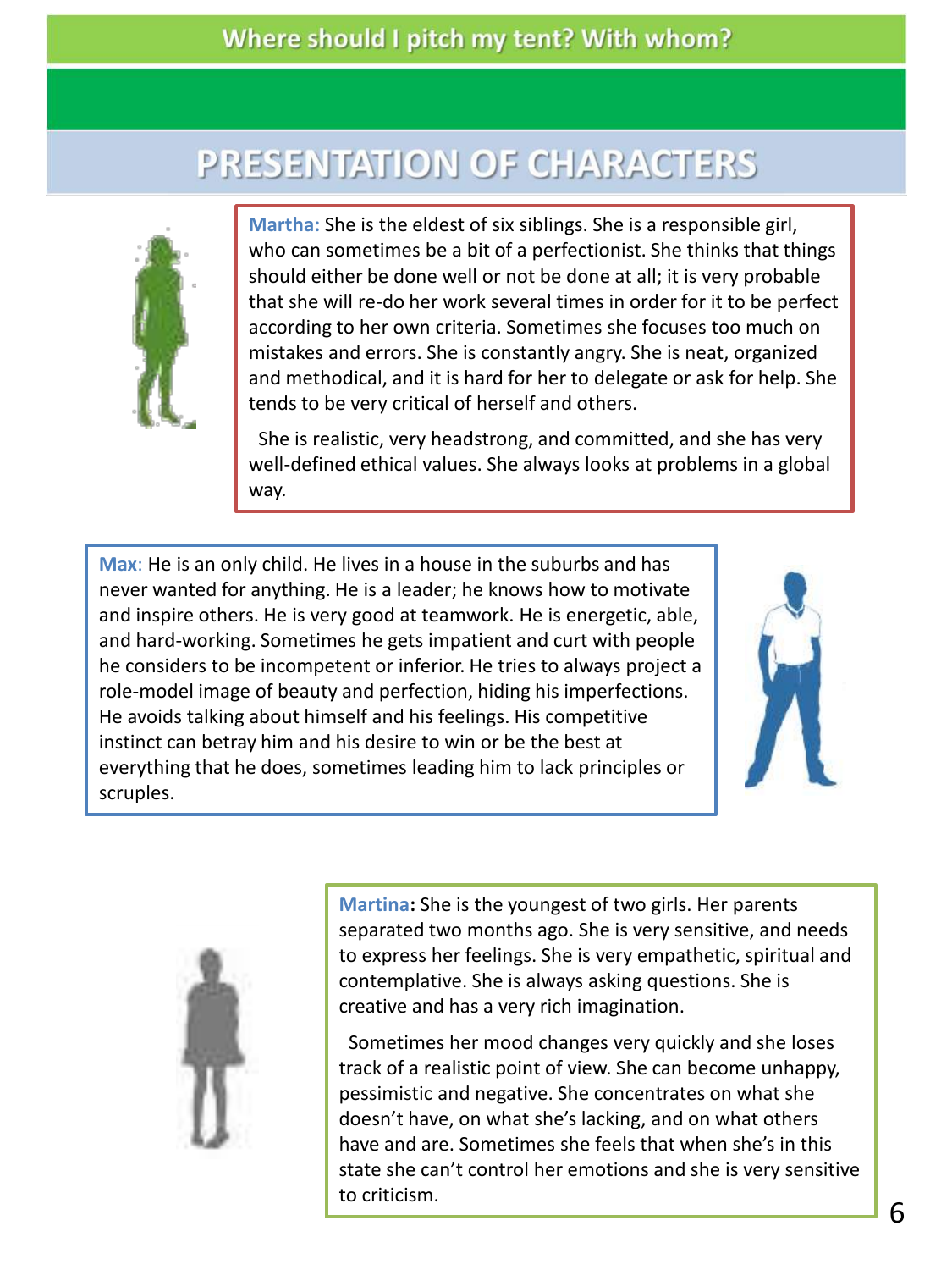**Enrique:** He is the youngest of four children. His siblings are significantly older than him. His parents work almost all day long. He feels a great need to learn and broaden his mind. He has a great capacity for analysis. He is brilliant, logical, studious, able. He really likes to observe and analyze things, and is thoughtful and in touch with his thoughts and feelings.

He likes to spend time alone, and is more comfortable by himself than he is when surrounded by people. He is very sensitive to people invading his space and prefers to maintain his distance from others.



**Anthony:** He is the oldest of three children. He lost his father in a car accident when he was very little. He tends to be really good at resolving problems and mediating conflicts between people. He is proactive and works well as part of a team. He has a sense of humor, is fun and sometimes sarcastic. He is very hard-working, responsible and determined.

Sometimes when he feels insecure he can appear very tense, and his body language expresses fear or anxiety.

**Miriam:** She lives in a small apartment downtown with her parents and younger brother. She is incredibly optimistic, energetic and lively. She is constantly coming up with new ideas. She is creative, clever and imaginative.

She is capable of doing various things at once. She loves life. She is enthusiastic, and her joy is contagious. She tends to turn problems into challenges and opportunities for learning.

Sometimes she runs away from more unpleasant emotions like sadness, anger and fear. When things don't turn out how she wanted, she gets frustrated and impulsive, childish and unfeeling. Her busy and hyperactive lifestyle makes her physically and emotionally drained.





**Michael:** He lives in a group foster home with other kids his age. He lived with various families before but never fit into any of them. He is determined, self-motivated, very intuitive and realistic.

He prefers being a leader over being just another person in the group. Even when he is silent his presence is noted. He might seem tough, but he feels things deeply and fights for justice and truth.

If he feels insecure he tries to avoid his vulnerabilities so no one can hurt him. His communication style can be a little dry, direct and sometimes aggressive. He can become rigid and inflexible.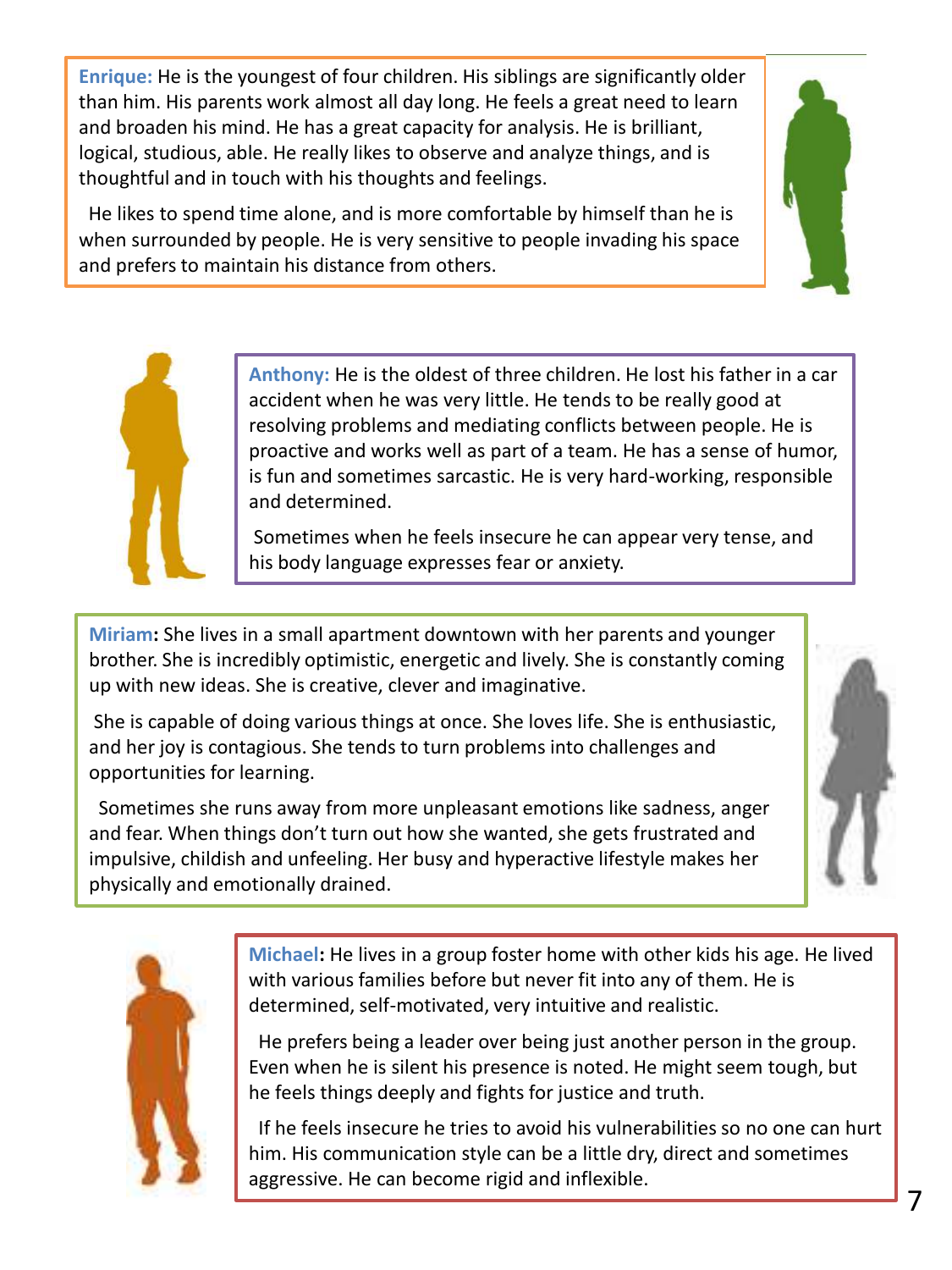**Harmony:** She lives with her mother and two sisters. Her parents separated when she was three years old. She is calm, laid-back and stable. She is flexible, diplomatic, and rarely gets angry. She doesn't like to stand out and is very modest. She knows how to listen and accept people as they are, treating them with a lot of respect. She has faith and lives it out deeply. She tends to be patient and tolerant of the thoughts and behavior of others.



Sometimes she runs away from complications and problems because they upset her too much. It is hard for her to set priorities and differentiate important things from trivial ones. She tends to think that problems "will solve themselves".

**Sam and Grace……….**

**…**



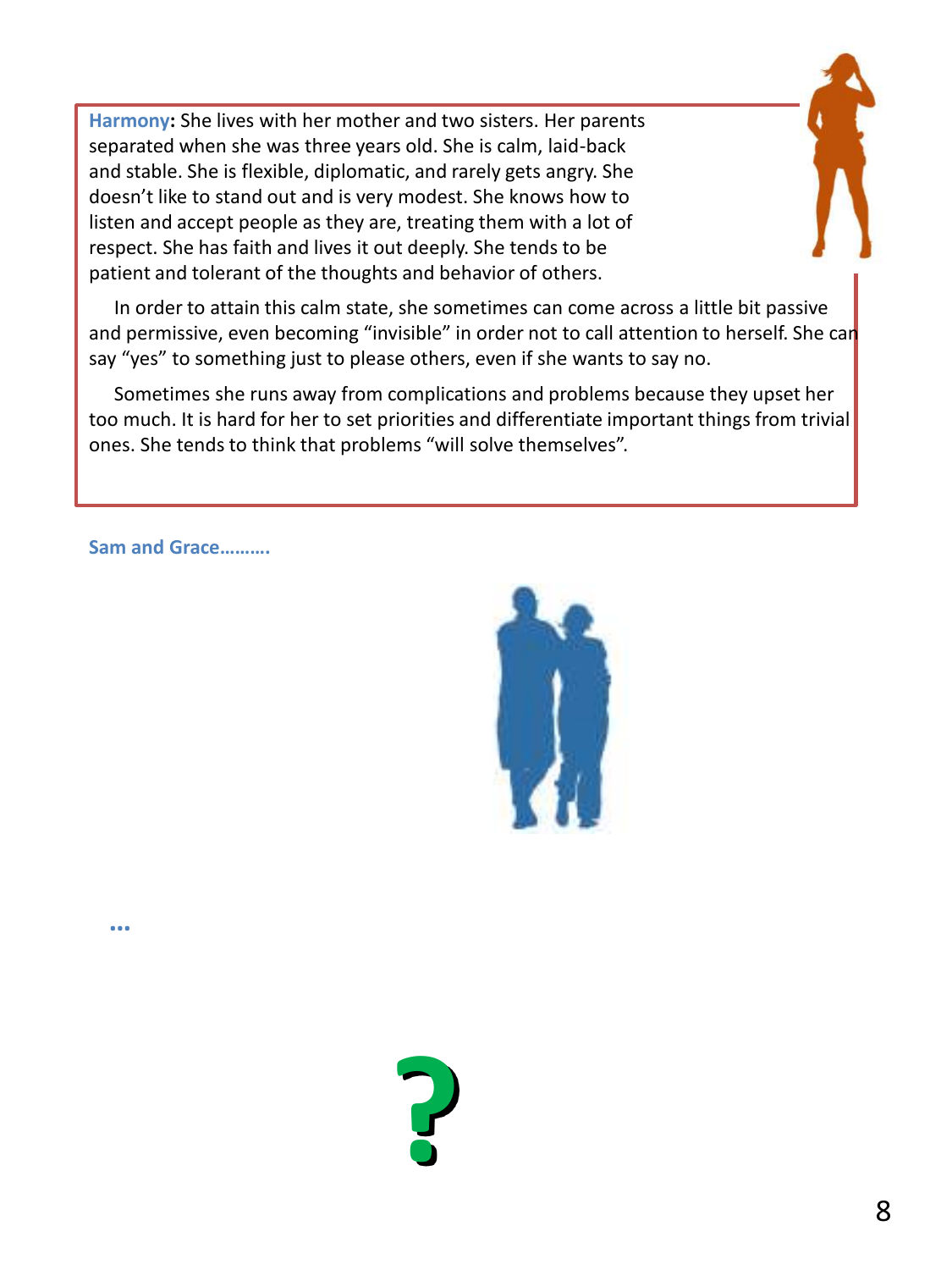### **THE STORY BEGINS!!**



#### **THAT'S ME!!!**

Every July, the inter-parish association "St. Mary of the Way" organizes summer camping trips in the Rocky Mountains. For over forty years many young people have been able to see the amazing sights of our country's most beautiful mountains along with other boys and girls from different states.

This group has always characterized itself by opening its doors to youth regardless of their economic, cultural or even religious association. Not all of the campers that went on these trips believed in God or attended catechism classes at their parishes. In fact, many of them hadn't set foot in church in a long time. Nonetheless, this was not an obstacle; actually, it was considered to be a enormous opportunity. Just like every other year, these young people got on the bus once again. Some of them, the minority, already knew each other from past summers, but it was the first time that the majority of them were meeting.

It was a pretty unique panorama. Some of the youth seemed enthusiastic, talking and introducing themselves to everybody. Others were wearing sunglasses and and just taking up a seat, not talking to anyone. Even without looking too hard, you could see faces of joy, excitement, indifference, anger, boredom, fear… In the end, it was no different from the 39 previous trips. The trip home would be a whole nother story, but let's not get ahead of ourselv[es.](http://www.google.es/url?sa=i&rct=j&q=fotos campamento Picos autobus&source=images&cd=&cad=rja&docid=wVAfI_LokrC_KM&tbnid=6r7p63t1zRq0OM:&ved=0CAUQjRw&url=http://elfarodelabarrosa.blogspot.com/2010_08_01_archive.html&ei=ZIPmUclB5ZPQBfvHgegI&psig=AFQjCNHfo5DlmrzlzAGyTjHpWwZI0V7J9Q&ust=1374147775488844)

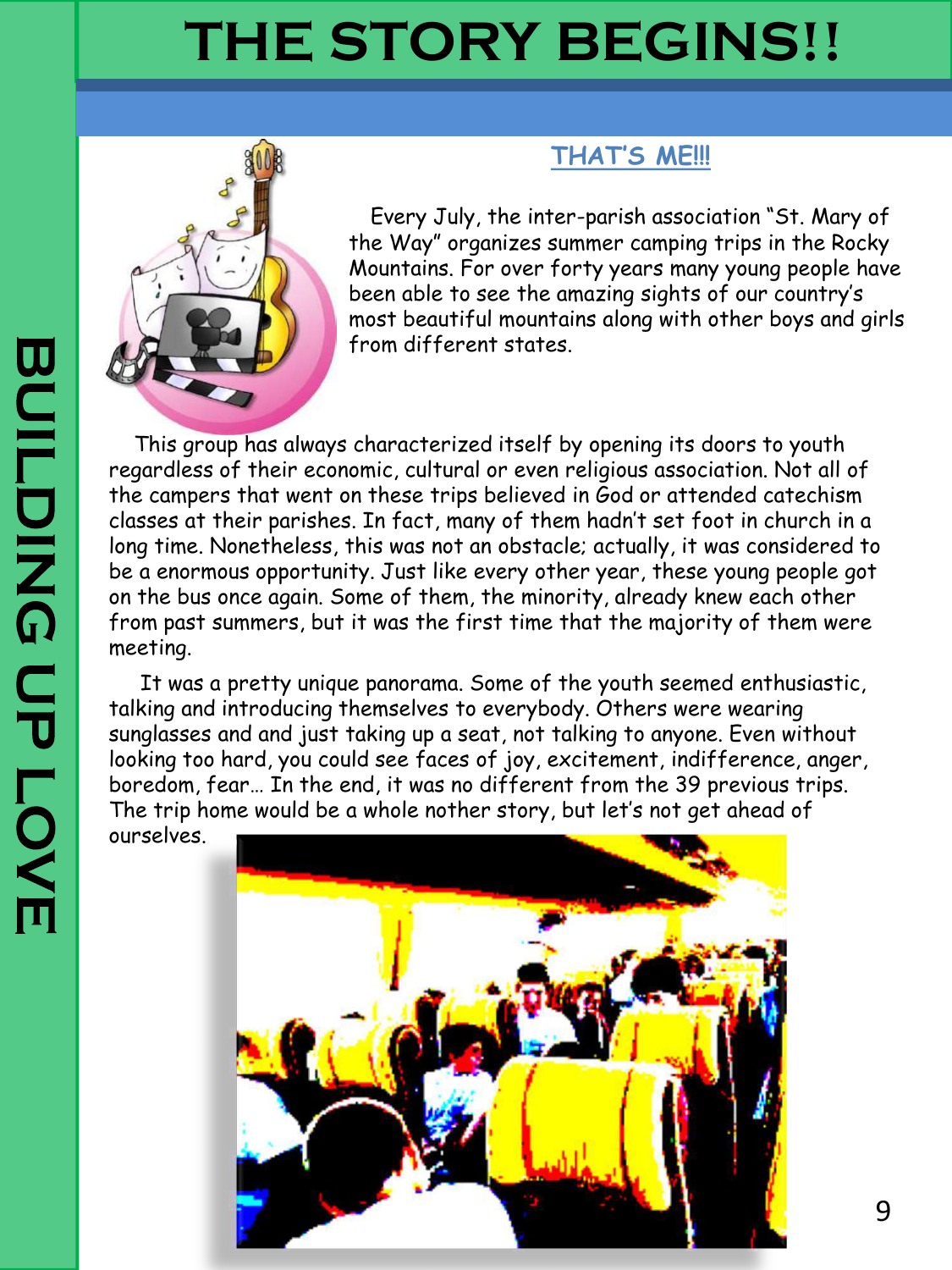Many of these kids had never even left their neighborhoods, so it wasn't unusual to see a lot of jaws dropping going down the wide and windy highways that wound through the mountains. Even the ones who couldn't care less where looking over the tops of their sunglasses, astonished by the monumental sights.

- **- Miriam**: Oh my goodness! That mountain is huge!
- **- Michael**: It's ok.



Once they got to the base camp, the camping leader gathered everyone together, gave them a warm welcome, and explained the rules of the camp, which everyone accepted without hesitation.

After this first meeting the campers were divided into the groups that they would share meetings, games, jobs, etc. with for these two weeks.

It is right at this moment that we find ourselves. The first group meeting, when no one knows each other. Nine boys and girls who will share many experiences and memories.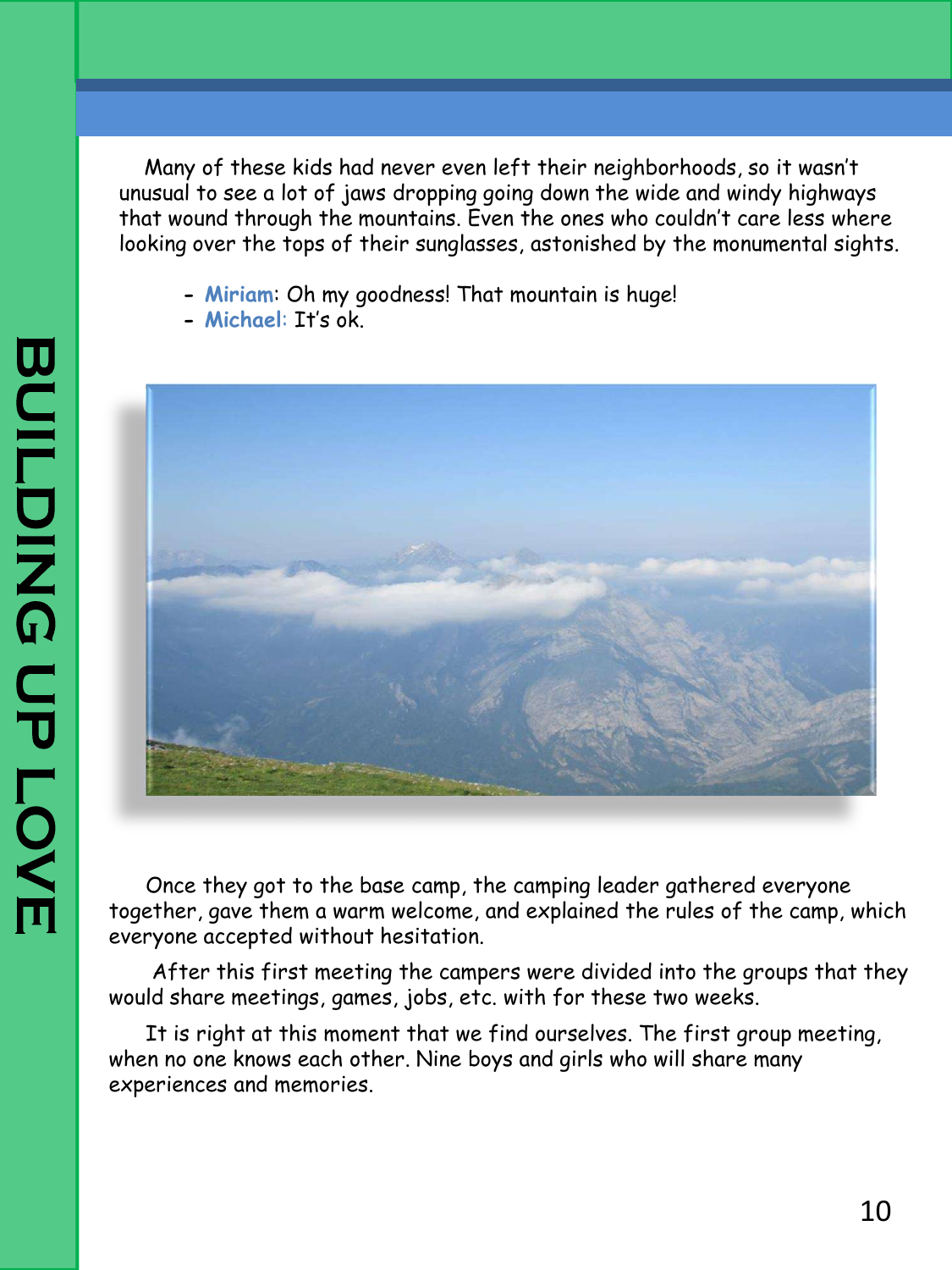In this first group meeting, Sam and Grace are the counselors of the group that we are going to get to know and with whom we are going to learn.



The group is made up of nine campers, five girls and four boys. They all introduce themselves, some enthusiastic and some more scared. They have to cut Martha off, but getting Enrique to talk is like pulling teeth.

-**Sam:** Well, guys, why did you come on this camping trip? What are you hoping to get out of it?

-**Michael** (has moved from family to family over the last four years and now lives in a group home with other youth. He prefers to be a leader than just another one of the group. Sometimes a little direct. He takes off his sunglasses, rolls up his sleeves a little to show a tattoo on his right arm that totally totally overshadows his bold piercings). I came because they forced me to and to see if I can score (smirking).

-**Martha:** Well, I don't know what you're thinking, man, because with that horrible tattoo and those ears and nose full of holes you don't have to do much.

-**Michael:** Excuse me, my body is mine and I can do what I want with it. If I tattoo my whole body what do you care? Or could it be that you like me?

-**Grace**: (the other counselor) steps in:- Okay, guys, calm down. Michael said something interesting and I would like to ask you guys a question. Is the body something I have or something I am? Is it meant for me to use, or for me to be?

Everyone's face is different, but Michael doesn't hesitate for a second: - **Michael:** The body is meant to be used and shown off. It doesn't really matter what you do with it.